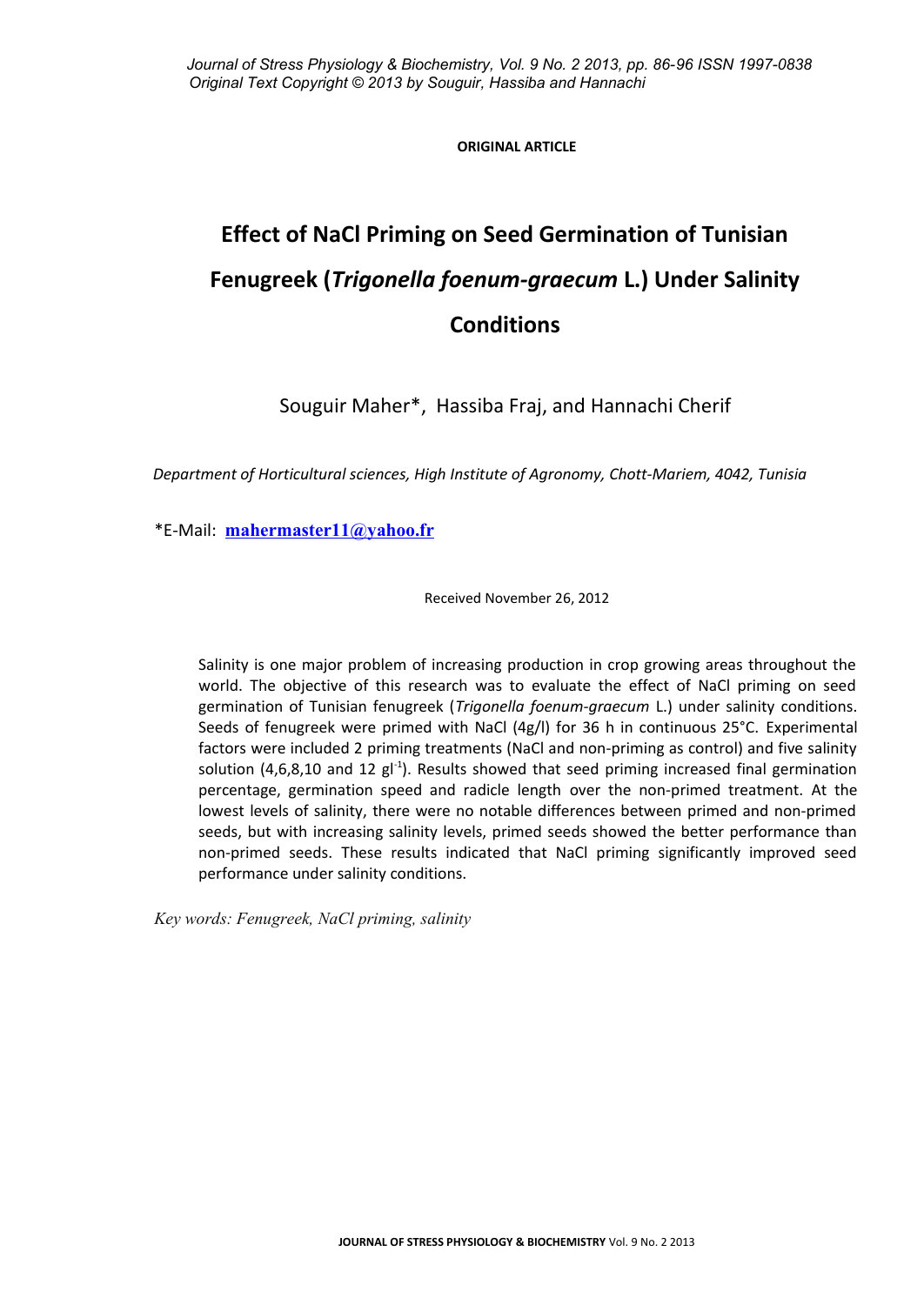### **ORIGINAL ARTICLE**

## **Effect of NaCl Priming on Seed Germination of Tunisian Fenugreek (***Trigonella foenum-graecum* **L.) Under Salinity Conditions**

Souguir Maher\*, Hassiba Fraj, and Hannachi Cherif

*Department of Horticultural sciences, High Institute of Agronomy, Chott-Mariem, 4042, Tunisia*

\*E-Mail: **[mahermaster11@yahoo.fr](mailto:mahermaster11@yahoo.fr)**

Received November 26, 2012

Salinity is one major problem of increasing production in crop growing areas throughout the world. The objective of this research was to evaluate the effect of NaCl priming on seed germination of Tunisian fenugreek (*Trigonella foenum-graecum* L.) under salinity conditions. Seeds of fenugreek were primed with NaCl (4g/l) for 36 h in continuous 25°C. Experimental factors were included 2 priming treatments (NaCl and non-priming as control) and five salinity solution (4,6,8,10 and 12  $gt^{-1}$ ). Results showed that seed priming increased final germination percentage, germination speed and radicle length over the non-primed treatment. At the lowest levels of salinity, there were no notable differences between primed and non-primed seeds, but with increasing salinity levels, primed seeds showed the better performance than non-primed seeds. These results indicated that NaCl priming significantly improved seed performance under salinity conditions.

## *Key words: Fenugreek, NaCl priming, salinity*

Many medicinal plants need to be cultivated in order to satisfy their increasing demand, but salinity and other forms of abiotic stress represent serious threats to the growth and crop yields (Qureshi *et al*. 2005). In fact, salinity is a major environmental problem to crop productivity throughout the arid and semi-arid regions of the world (Foolad and Lin, 1997). So, salt tolerance at germination stage is an important factor and has detrimental effects on germination of seeds (Sharma *et al*., 2004).

In this context, fenugreek (*Trigonella foenumgraecum* L.) is a flowering annual plant, with autogamous flowers. This crop is native to an area extending from Iran to northern India and widely cultivated in China, India, Egypt, Ethiopia, Morocco, Ukraine, Greece, Turkey, etc. (Petropoulos, 2002).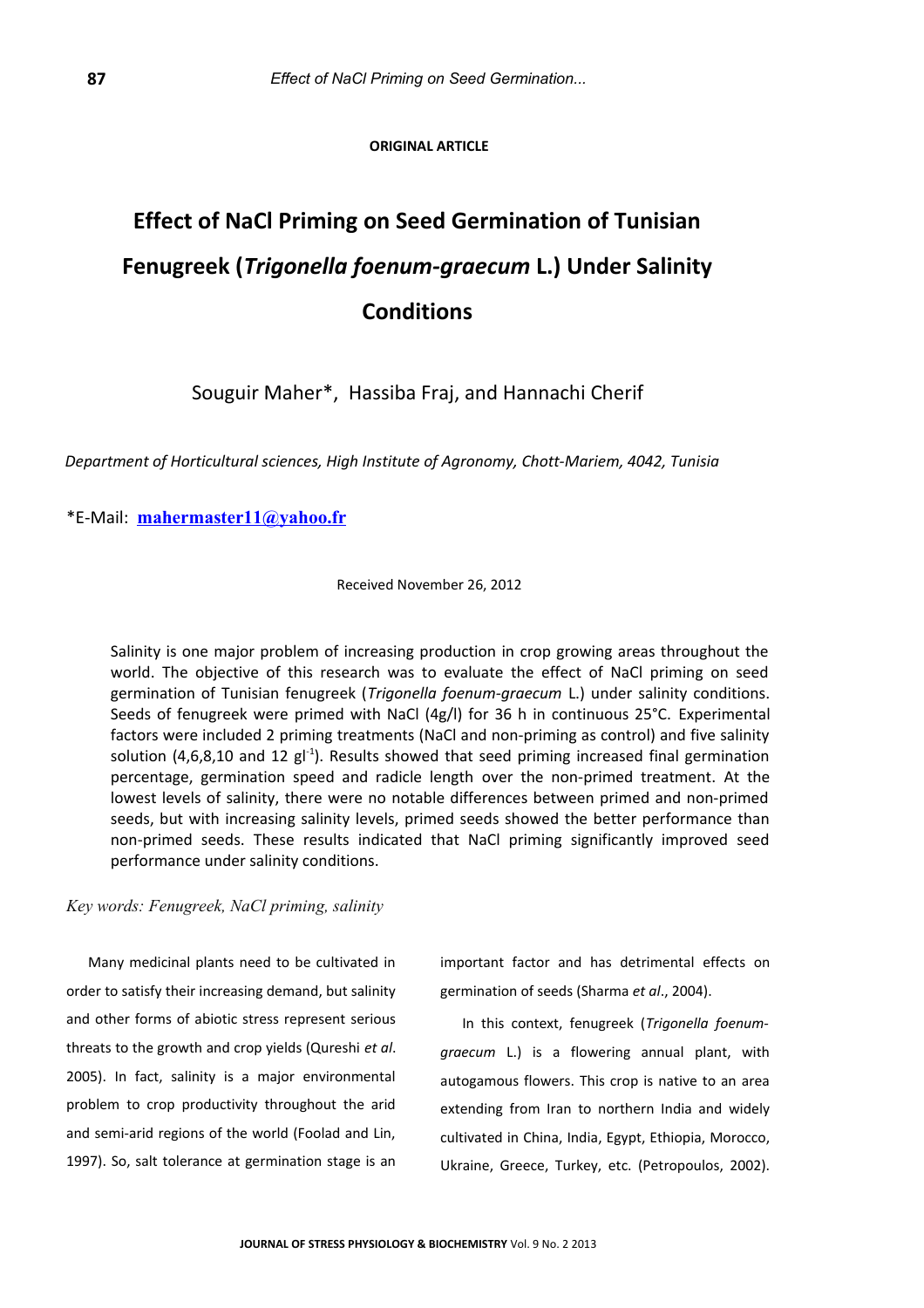In Tunisia, it is especially cultivated in the regions of the North (Marzougui *et al*., 2007) and it is commonly used as a condiment in food preparations for its nutritive and restorative properties and has also been used in folk medicine for centuries for a wide range of diseases including diabetes (Eidi *et al*., 2007).

Fenugreek is a very useful legume crop and can be incorporated into short-term rotation (Moyer *et al*., 2003), for hay and silage (livestock feed), and for soil fertility (fixation of nitrogen) (Sadeghzade *et al*., 2009).

Like many other leguminous crops, the production of this crop is affected by environmental stress such as: drought, salinity and heat (Almansouri *et al*., 2001). In fact, in arid and semiarid lands, which cover a third of the globe surface, soil and irrigation water salinity is one of the major factors affecting plant growth and crop yield (Zid *et* Grignon, 1991). In fact, this can be resulted from a low osmotic potential of the soil solution (osmotic effect), specific ion effects (salt stress), nutritional disequilibrium (nutritional stress) or a combination of the three effects (Ashraf, 1994; Zhu, 2002).

Seed priming is a successful method that has been proved to improve seed germination and emergence of seedlings. It is a controlled hydration treatment at low water potential that allows pregerminative metabolism to proceed, but it prevents radicle emergence (Bradford, 1986).

Seed priming improves germination and emergence of seeds for many vegetable under normal as well as stress condition and many substances are used as osmotica which lower the water potential such as PEG, NaCl,  $KNO_3$ , ZnSO<sub>4</sub> and CaCl2 (Barasa *et al.*, 2005; Ehsanfar *et al.*, 2006; Esmaielpour *et al.,* ,2006; Neamatollahi *et al.*, 2009; Sivritepe *et al.*, 2003).

In fact, Demir and Mavi (2004) found watermelon seed priming with  $KNO<sub>3</sub>$  solution, effectively improved germination and seedling growth of the seeds under salinity compared to non-primed seeds. In addition, priming seeds improves germination, seedling emergence and seedling growth of tomato plants under saline conditions (Cayuela *et al*., 1996). Higher salt tolerance of plants from primed seeds seems to be the results of a higher capacity of osmotic adjustment (proline or carbohydrate synthesis) in leaves than plants from non-primed seeds (Sivritepe *et al.*, 2003).

Also, there are reports showing that seed priming permits early DNA replication, increase RNA and protein synthesis, enhances embryo growth, repairs deteriorated seed parts and reduces leakage of metabolites (McDonald, 2000).

Farhoudi *et al*. (2007) suggested that seed priming with NaCl improves salinity tolerance in canola plants by limiting the destruction of cell membranes due to salinity and increasing proline concentration in seedlings. Moosavi *et al*. (2009) added that seed priming with an osmotic solution increase germination and the activity of antioxidant enzymes compared to non-priming seeds.

This technique helped seedlings to grow in stressed conditions (Welbaum, *et al.*, 1998; Ashraf and Foolad, 2005). Seed priming, especially with NaCl, have improved germination and growth of many crops under stressed conditions (Sivritepe *et al.*, 2003; Omami, 2005; Basra *et al.*, 2005). Seed priming with NaCl improved growth and yield of tomato plants (Cano *et al.*, 1991) , asparagus plants (Pill *et al.*, 1991) and cucumber plants (Passam and Kakouriotis, 1994) which were exposed to different

**88**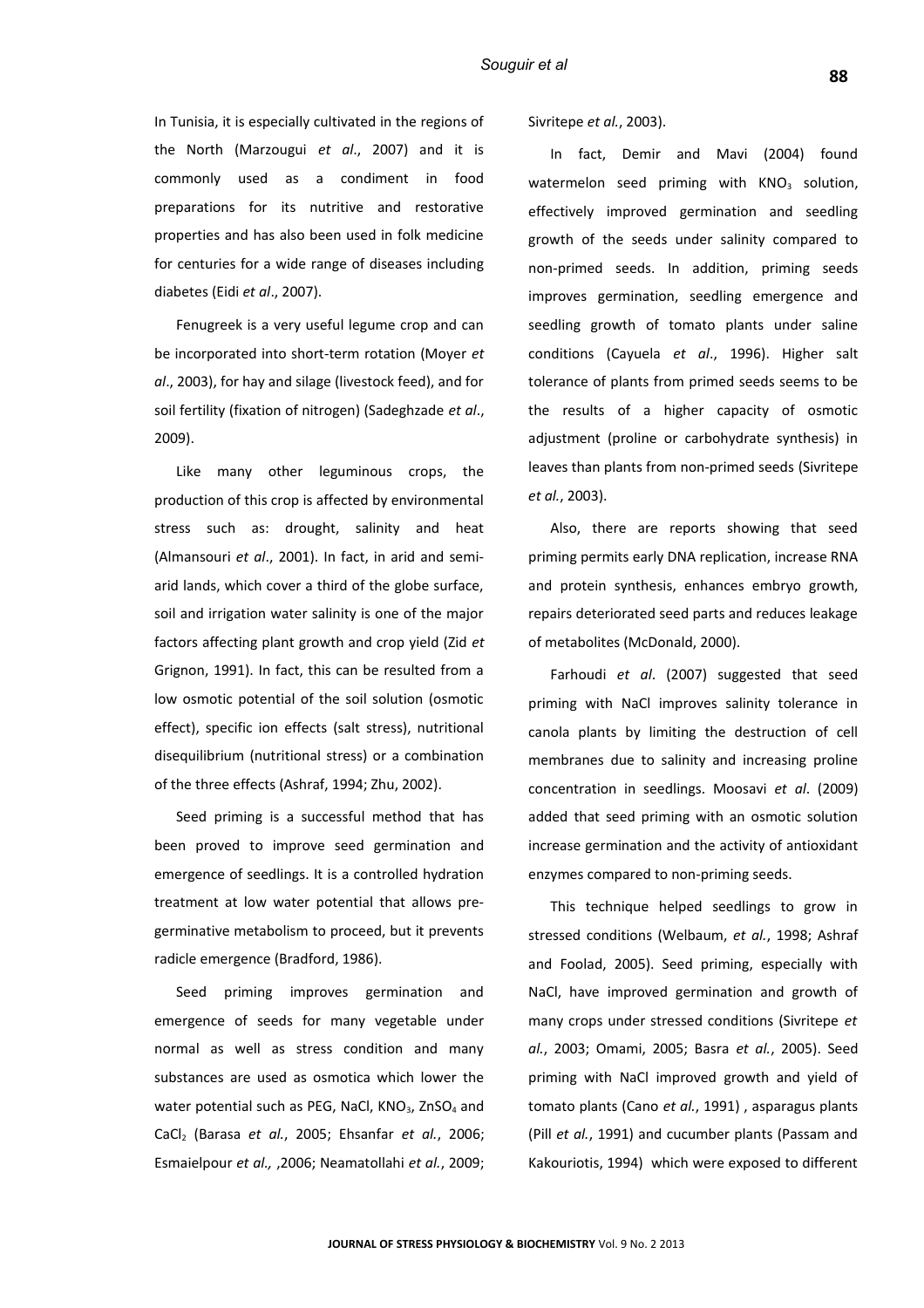salt treatments.

Therefore, the aim of the present study was to examine the effect of NaCl priming on germination of fenugreek seeds under saline conditions.

## **MATERIALS AND METHODS**

This study was carried out at the Department of Agronomy, Higher Institute of agronomy, Chott-Mariem, Tunisia. Seeds of fenugreek (*Trigonella foenum graecum L*.), obtained from a local cultivar cultivated in north of Tunisia. These seeds were superficially sterilized with 1% Sodium hypochlorite solution for 3 min and then thoroughly washed for 5 min with distilled water. Then they were primed with 4 g/l of NaCl solution for 36 h at 25°C. Following this treatment, seeds were washed three times for 5 min with distilled water and dried in room temperature for 48 h at 25°C. Later, dry seeds from each of the treatments (primed and nonprimed seeds) were placed in 90-mm-diameter Petri dishes between two layers Watman filter paper and then moistened with six NaCl concentration (0, 4, 6, 8, 10, 12  $\text{gl}^{-1}$ ). Seeds were kept at room temperature (25 $^{\circ}$ C ± 1 $^{\circ}$ C) under normal light for germination. The experimental design was two factors factorial arranged in a completely randomized design. The first factor was salinity concentration (0, 4, 6, 8, 10 and 12  $g^{-1}$  and the second factor was priming treatment (NaCl priming and non-primed seeds). Each treatment includes 5 Petri dishes which contains 150 healthy and homogenous seeds (30 seeds/ Petri dish). The number of germinated seeds was counted daily for 7 days after which no further seed germination was occurred. The appearance of 2 mm or more of radicle was considered as germination. Germination percentage (%):  $N_i / N \times$ 100 where  $N_i$ : number of germinated seed till i<sup>th</sup> day and N: Total number of seeds. Parameters of germination based on the final germination values, kinetics and the length of radicles for fenugreek seedlings were obtained and evaluated with analysis of variance (ANOVA) and Duncan multiple range test ( $p < 0.05$ ) using the SPSS (13.0) System. Differences were considered significant at the 5% level (means followed by different letters).

## **RESULTS**

#### **Total germination**

Effect of salinity on total germination percentage of fenugreek is presented in Figure 1. When salt was absent (0  $\text{gl}^{-1}$ ), all seeds from nonprimed and primed seeds have germinated. As a result, the percentage of germination was 100 %. But, increasing NaCl salinity decreased significantly (*p* <0.05) total germination of seeds derived from primed (P) and non-primed (NP) seeds. Indeed, with the highest concentration (12  $gt<sup>-1</sup>$ ), we have the lowest rate of germination (10 and 50 % respectively in NP and P seeds). However, total germination percentage in primed seeds was higher compared with those derived from the non-primed seeds for all salinity levels. In addition, the effect of priming and concentration are highly significant and the positive effect of priming begins to appear clearly for NaCl concentration above 6  $gl<sup>-1</sup>$ . The difference in germination rate between the two types of seeds increases depending on the concentration, it reaches 40 % at 12  $gl^{-1}$ .

## **Kinetics of germination**

The effect of NaCl priming and salinity on germination kinetics of fenugreek seeds was also examined (Figure 2). In non-primed seeds, germination started the second day of imbibition for concentrations 0 and 4  $gl<sup>-1</sup>$ of NaCl. But with the presence of higher concentrations of this salt, the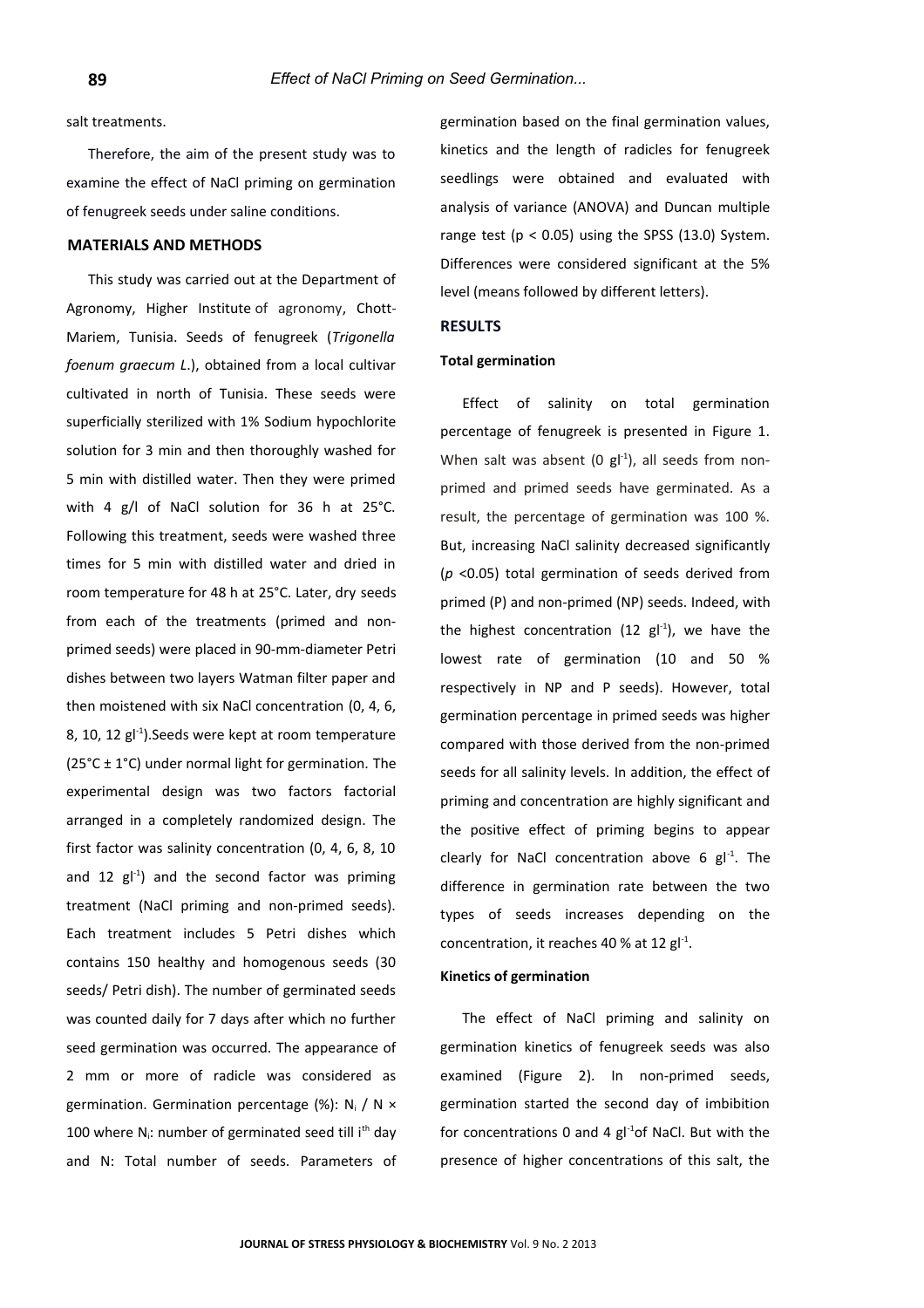#### *Souguir et al*

radicles of the seeds appeared on the  $4<sup>th</sup>$  day (Figure 2). In primed seeds, germination started one day after the imbibition until the concentration of 8  $gl^{-1}$ of NaCl. But beyond this concentration, the seeds have germinated on the third day. Salinity not only decreased the germination but also delayed it.

## **Radicle length**

The effects of salinity stress on radicle length have been showed in Figure 3. Comparison of radicle length means in different salinity levels showed that when salinity level increase, seedlings radicle length decrease. In fact, when salt was absent (0  $\text{gl}^{-1}$ ), radicle length was almost 8, 5 cm in

control seeds (non-primed) as well as in primed seeds. With the presence of NaCl (4 to 12  $gt'$ <sup>1</sup>), salt seems to have two opposing effects, a stimulatory effect and an inhibitor effect. Indeed, levels 4 and 6  $gl<sup>-1</sup>$  stimulated the length of the radicle, which grows to 11 cm (non-primed seeds) and 11.5 cm (primed seeds). It means an elongation of 35 % compared to the radicles of non-primed seeds. But, above 6 g/l, the salt had an inhibitor action and the length of the radicle is being shortened in depending on the concentration of NaCl. The most reduction in radicle length related to 12  $gl<sup>-1</sup>$  (5,5 and 8,5 cm respectively in NP and P groups). But, for all salinity levels, reduction was significantly higher in non-primed group than in primed group which seems to be more resistant to salt (Figure 4).



**Figure 1:** Effects of NaCl on germination of fenugreek seeds (Non-primed and primed seeds). Means followed by the same letters are not significantly different according to Duncan test at 5% level.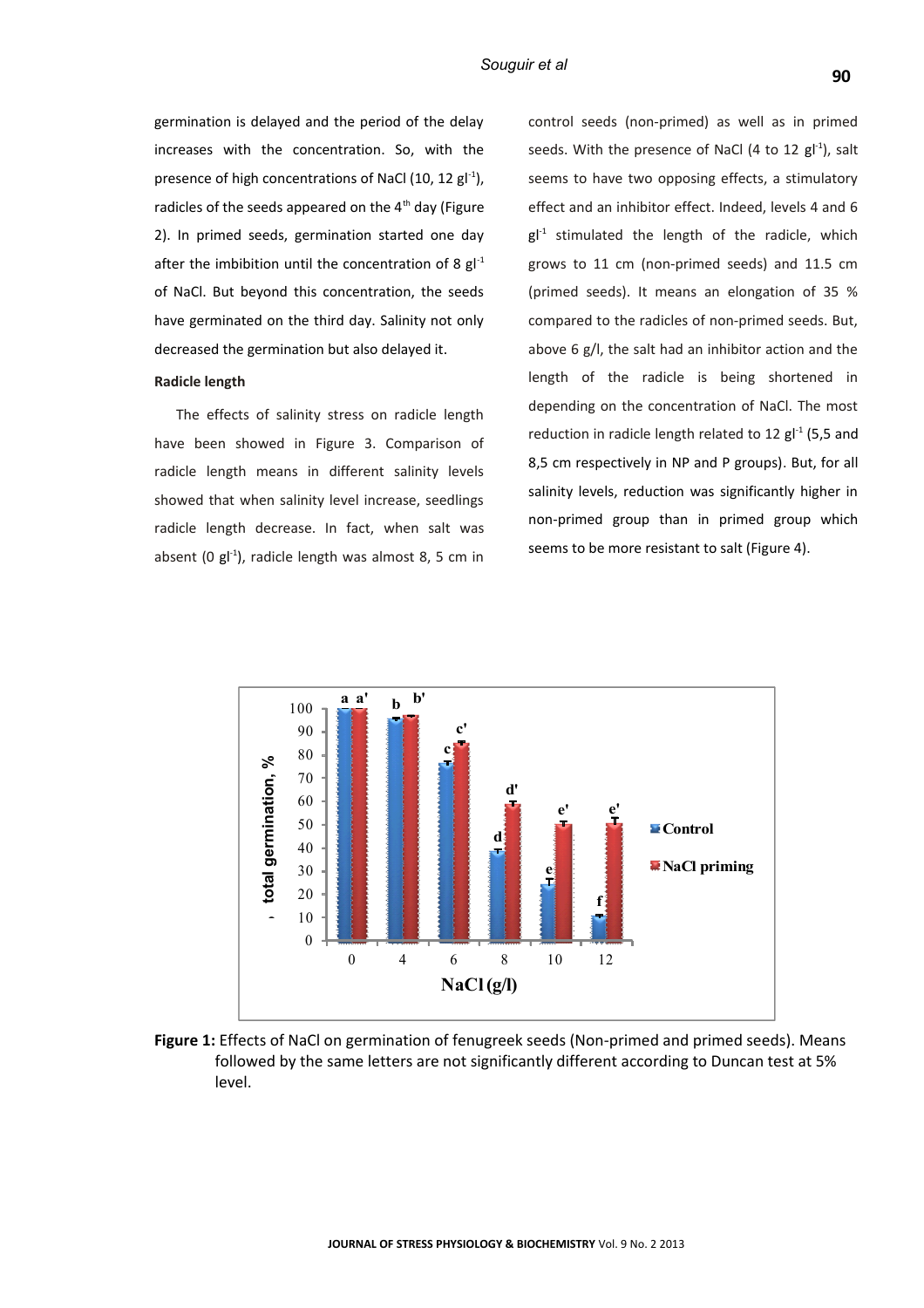

**Figure 2:** Kinetics of germination under salt stress (NaCl) for non-primed and primed seeds



**Figure 3:** Effects of NaCl on radicle length of fenugreek seeds (Non-primed and primed seeds). Means followed by the same letters are not significantly different according to Duncan test at 5% level.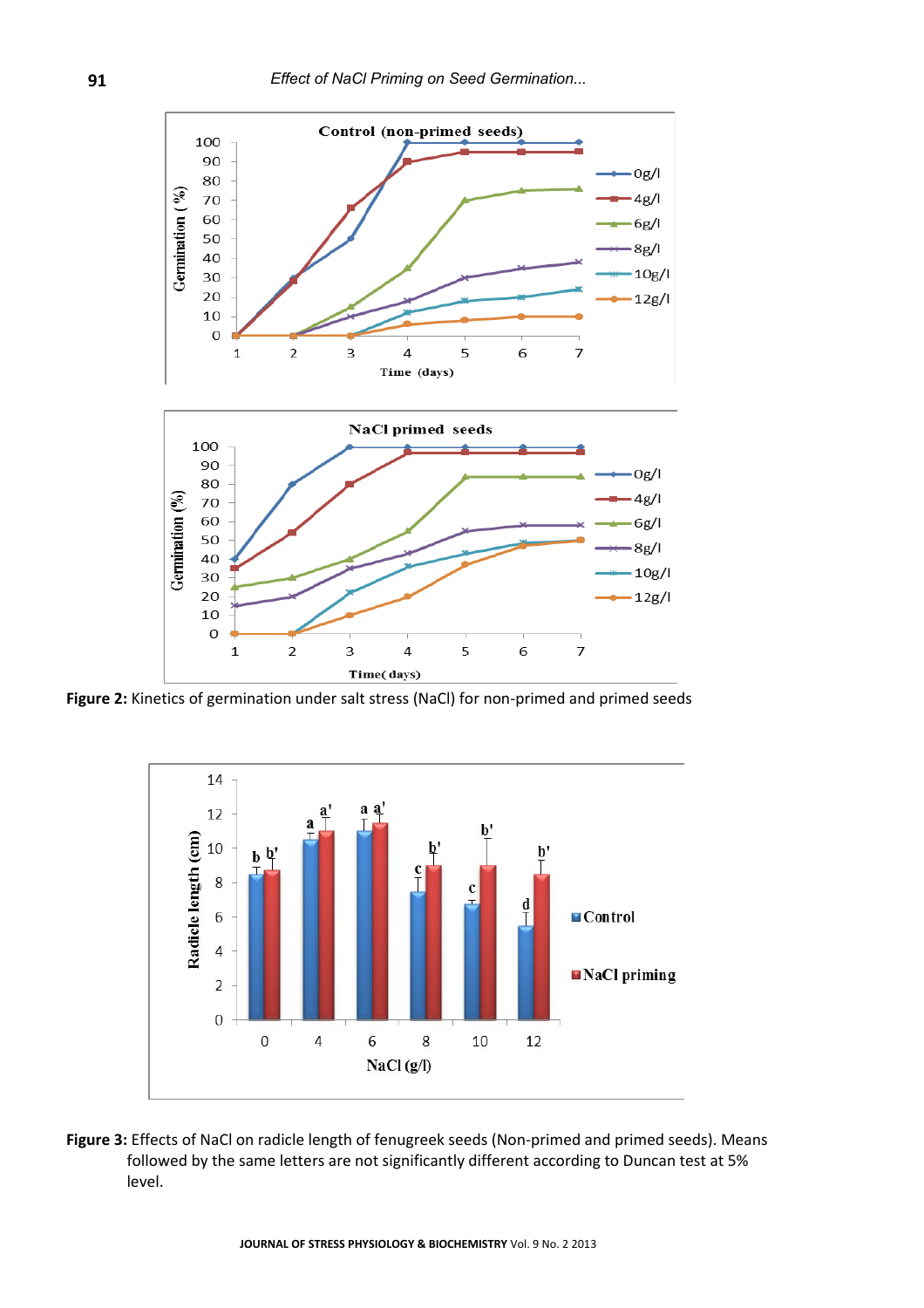

**Figure 4:** Effect of salt stress and seed priming on radicle length of fenugreek seedlings

## **DISCUSSION**

The reduction in total germination was higher for non-primed seeds, compared to primed seeds. Therefore, primed seeds maybe had better efficiency for water absorption and faster metabolic activities in seed during germination process (Hopper *et al*., 1979).

According to Gill and Singh (1985) germination, growth, respiration, and other related processes can be affected in seeds that are subjected to salt stress changes in any one of these processes can affect other metabolic activities, particularly the carbohydrate metabolism that plays an important role in germination (Prado *et al*.,2000).

The reduction in final germination percentage can be explained by the increase of external

osmotic pressure which affects the absorption of water by the seed and can be also due to the accumulation of Na<sup>+</sup> and Cl<sup>-</sup> in the embryo which may lead to an alteration in the metabolic processes of germination and causes cells death in the embryo (Hajlaoui *et al*., 2007).

More specifically, this reduction in the germination rate, which was more pronounced in non-primed seeds, is related to the specific ionic salt stress during the second phase of germination that corresponds to the activation of embryo growth using reserve metabolites (Nonogaki *et al*., 2010).

In this study, the osmotic solution used as a priming agent (NaCl) was effective in reducing the effect of salt stress on germination. Indeed, priming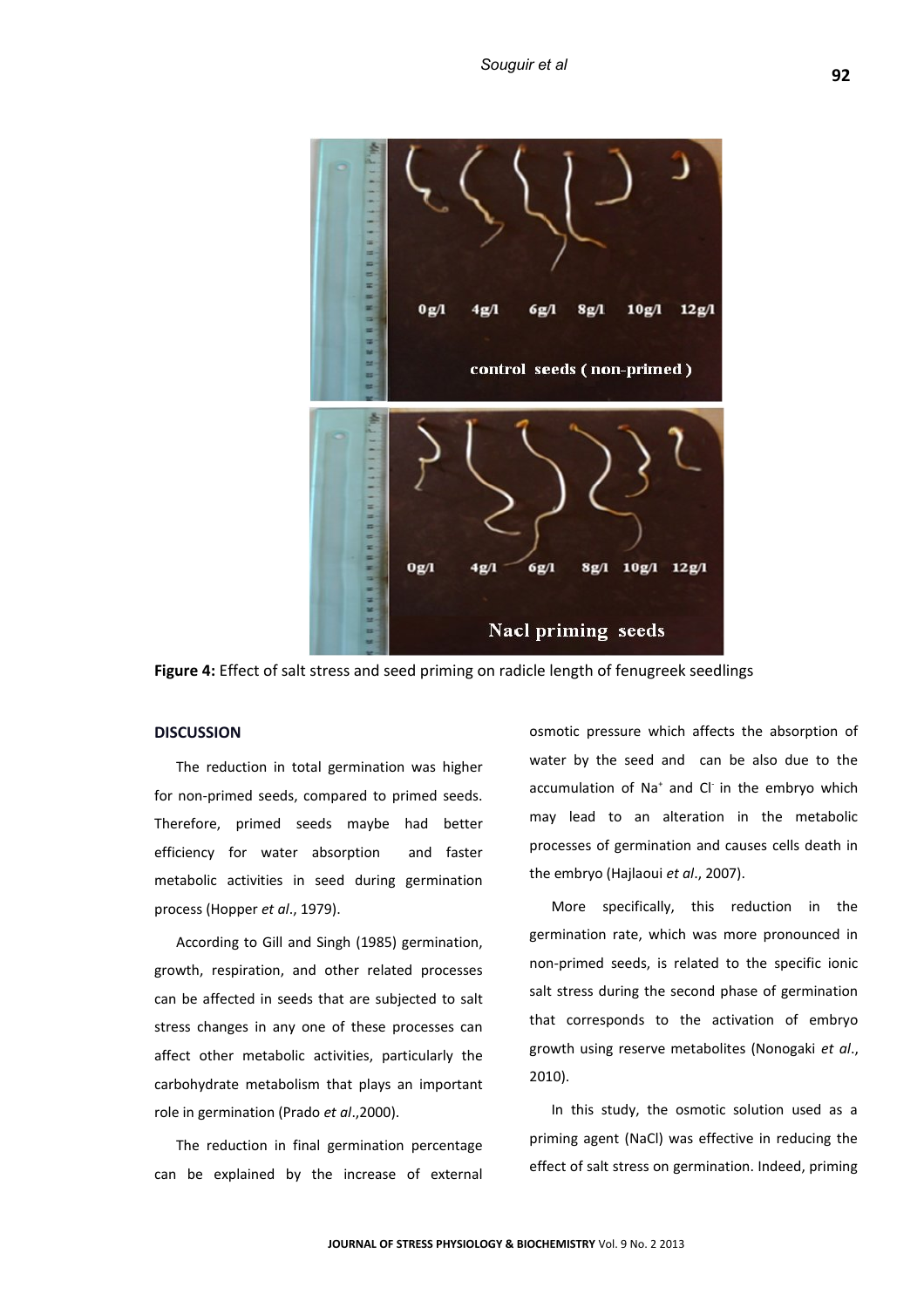improved the final germination percentage of fenugreek seeds throughout different concentrations of NaCl (4-12  $gl^{-1}$ ). This improvement is clearly noticeable for 12  $\text{gl}^{-1}$  when the final percentage of germination obtained was close to 50 % compared to 10 % for non-primed seeds.

These findings are in full agreement with the work of Sivritepe *et al*. (2003) on melon showing that osmopriming improves the rate and uniformity of germination and further development of plants under salt stress. Increased emergence percentage of primed seeds under salt stress may be due to reduced uptake of NaCl by the germinating seeds or due to increased uptake of oxygen, and the efficiency of mobilizing nutrients from cotyledons to the embryonic axis (Kathiresan *et al.*, 1984).

Salt also delays germination and slows its speed. This delay could be due to the alteration of some enzymes and hormones which are present in the seed (Botia *et al.*, 1998).Gill *et al.* (2003) added that the germination delay can be due to a problem of seed hydration following a high osmotic potential which cause the inhibition of some mechanisms leading to radicle emergence.

The shortening of the latency time observed in primed seeds is probably the result of faster seed imbibitions resulting of aquaporin activation (Boursiac *et al*., 2005).

Faster emergence after priming may be due to increased rate of cell division in the root tips of seedlings from primed seeds as reported in wheat (Bose and Mishra, 1992) and tomato (Farooq *et al.*, 2005). Seedling growth was suppressed under saline conditions, which is strongly in accordance with the work of Cicek and Cakirlar (2002) who reported that salinity reduced shoot length of maize seedlings. Moreover, under moderate saline

conditions (4 and 6 g/l) primed and non-primed seeds performed better than under 0 g/l. The stimulatory effect of low concentrations of NaCl on growth has been observed in other species like *Eucalyptus camaldulensis* (Rawat and Banerjee, 1998) and wheat (Drihem and Pilbeam, 2002). Radicle length of primed seeds was greater than that of non-primed ones. Improvement in radicle length was increased due to earlier germination induced by NaCl priming treatment. These results are in accordance with Stofella *et al.* (1992) who reported that priming significantly improved root length in pepper seeds. Similarly, Liu *et al.* (1996) described that osmopriming improves radicle and plumule length in treated tomato seeds.

### **CONCLUSION**

Results suggest that priming could ameliorate the destructive effect of salinity on germination. In fact, osmopriming with NaCl proved enhancing the seed performance under normal as well as under saline conditions. This technique has many advantages, such as feasibility and low cost. However, the mechanisms for seed priming that trigger the changes in the processes of germination and seedling growth are not fully understood. So, NaCl priming for seeds still requires more investigations and more biochemical and molecular researches.

#### **REFERENCES**

- Almansouri M, Kinet JM, Lutts S (2001). Effect of salt and osmotic stresses on germination in durum wheat (*Triticum durum* Desf.). *Plant and Soil*, **231**: 243-254.
- Ashraf M (1994). Breeding for salinity tolerance in plants. *Crit. Rev. Plant Sci*. **13(1)**: 17-42.
- Ashraf, M. and M.R. Foolad. (2005). Pre-sowing seed treatment – A shotgun approach to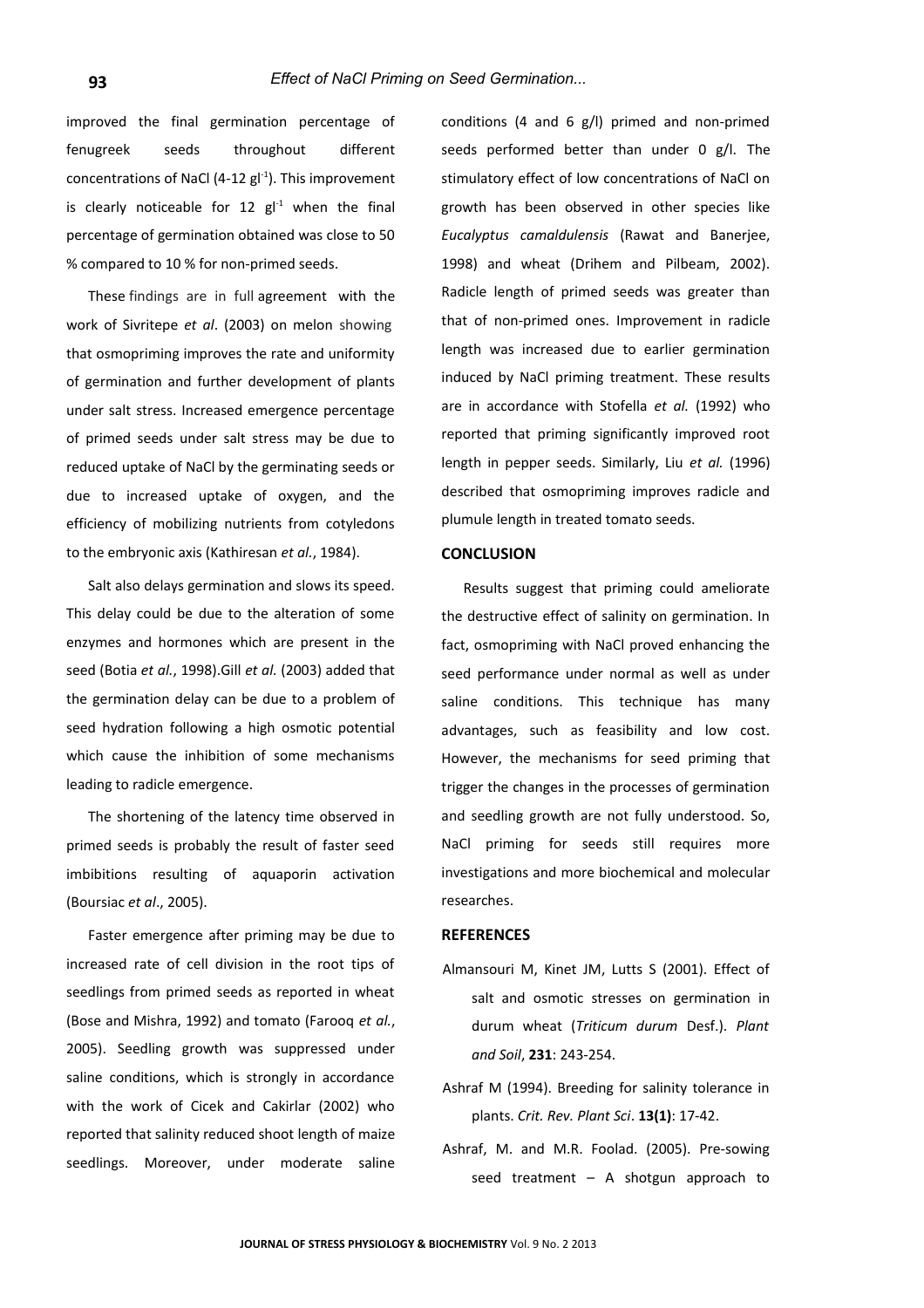improve germination, growth and crop yield under saline and non-saline conditions. *Advances in Agronomy* **88**: 223-271.

- Barasa, S.M.A., M. Farooq and R. Tabassum, (2005). Physiological and biochemical aspects of seed vigor enhancement treatments in fine rice (*Oryza sativa* L.). *Seed Science and Technology*, **33**: 623-628.
- Basra, S.M.A., I. Afzal, A. Hameed and R.A. Rashid. (2005). Inducing salt tolerance in wheat by seed vigor enhancement techniques. *International Journal of Agriculture and Biology* **2(1)**: 173-179.
- Bose, B. and Mishra T. (1992). Response of wheat seed to presowing seed treatment with Mg(NO3)2. *Ann. Agric. Res*. **5**: 11-16.
- Botia P., Carvajal M., Cerda A., Martinez V. (1998). Response of eight *Cucumis melo* cultivars to salinity during germination and early vegetative growth. *Agronomy*, **18**: 503-513.
- Boursiac Y., Chen S., Luu D.T., Sorieul M., Dries N., and Maurel C. (2005). Early effects of salinity on water transport in Arabidopsis roots: molecular and cellular features of aquaporin expression. *Plant Physiol,* **139**: 790-805.
- Bradford, K.J. (1986). Manipulation of seed water relations via osmotic priming to improve germination under stress conditions. *Hort Science*, **21**: 1105-1112.
- Cano, E.A., M.C. Bolarin, F. Perez-Alfocea and M. Caro. (1991). Effect of NaCl priming on increased salt tolerance in tomato. *Journal of Horticultural Science* **66**: 621-628.
- Cayuela E., Perez-Alfocea F., Caro M. and Bolarin M.C. (1996). Priming of seeds with NaCl induces physiological changes in tomato plants grown under salt stress. *Physiology Plant.*, **96**:

231–236.

- Cicek, N. and H. Cakirlar. (2002). The effect of salinity on some physiological parameters in two maize cultivars. *Bulgarian J. Plant Physiol.* **28**: 66-74.
- Demir, H. and K. Mavi, (2004). Seed priming of male sterile muskmelon (Cucumis melo L.) for low temperature germination. *Seed Science and Technology*, **23(4)**: 881-884
- Drihem, K. and D.J. Pilbeam. (2002). Effects of salinity on accumulation of mineral nutrients in wheat grown with nitrate-nitrogen or mixed ammonium:nitrate-nitrogen. *J. Plant Nut.*, **25**: 2091-2113.
- Ehsanfar, S., S.A. Modarres-Sanavy and R.Tavakkol-Afshari, (2006). Effects of osmopriming on seed germination of canola (*Brassica napus L*.) under salinity stress. *Communications in agricultural and applied biological sciences*, **71(2)**: 155-159.
- Eidi, A., Eidi, M. and Sokhteh, M. (2007). Effect of fenugreek (Trigonella foenum-graecum L.) seeds on serum parameters in normal and streptozotocin-induced diabetic rats. *Nutrition Research*, **27**: 728-733.
- Esmaielpour, B., K. Ghassemi-Golezani, F.R. Khoei, V. Gregoorian, and M. Toorchi, (2006). The effect of NaCl priming on cucumber seedling growth under salinity stress. *Journal of Food, Agriculture and Environment*, **4(2)**: 347-349.
- Farhoudi R., Sharifzadeh F., Poustini K., Makkizadeh M.T., Kochakpor M. (2007). The effects of NaCl priming on salt tolerance in canola(Brassica napus) seedlings grown under saline conditions. *Seed Sci. Tech.*, **35**: 754-759.
- Farooq, M., S.M.A. Basra, B.A. Saleem, M. Nafees and S.A. Chishti. (2005). Enhancement of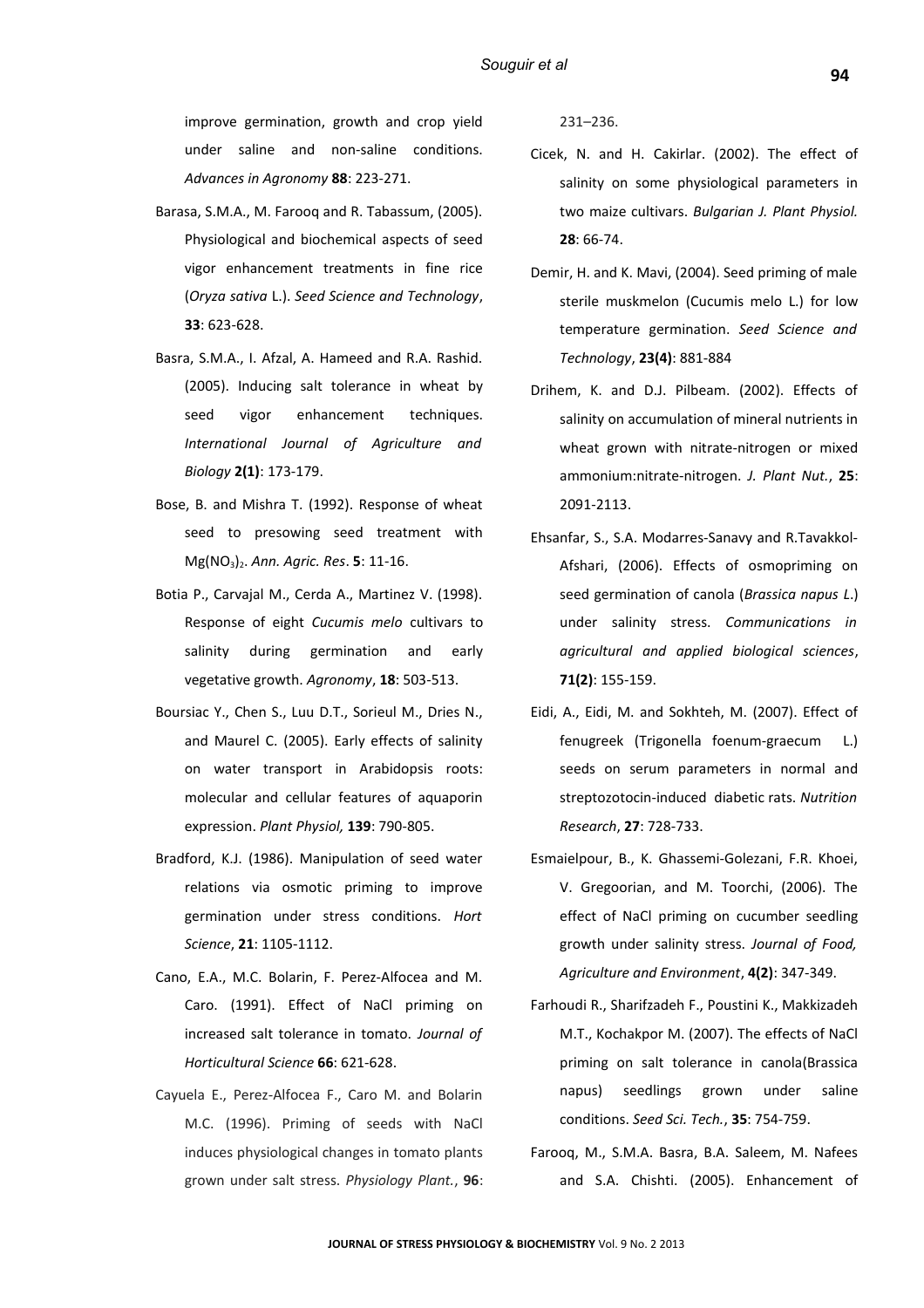tomato seed germination and seedling vigour by osmopriming. *Pak. J. Agric. Sci.*, **42(3-4)**: 36- 41.

- Foolad M.R., Lin G.Y. (1997). Genetic Potential for Salt Tolerance During Germination in Lycopersicon Species. *Hort. Sci*. **32**: 296-300.
- Gill, K.S. and O.S. Singh. (1985). Effect of salinity on carbohydrate metabolism during paddy (*Oryzasativa* L.) seed germination under salt stress condition. *J. Exp. Biol.* **23**: 384-386.
- Gill, P.K., Sharma, A.D., Singh, P. and Bhullar, S.S., (2003). Changes in germination, growth and soluble sugar contents of *Sorghum bicolor* (L.). Moench seeds under various abiotic stresses. *Plant Growth Regulation,* **40 (2)**, 157-162.
- Hajlaoui H., Denden M., Bouslama M., (2007). Etude de la variabilité intraspécifique de tolérance au stress salin du pois chiche (Cicer arietinum L.) au stade germination. *Tropicultura,* **25**: 168–173.
- Hopper NW, Overholt JR, Martin JR (1979). Effect of cultivar, temperature and seed size on the germination and emergence of soy beans (*Glycine max* (L.) Merr.). *Ann. Bot*. **44**: 301-308.
- Kathiresan, K., V. Kalyani and J.L. Gnanarethium. (1984). Effect of seed treatments on field emergence, early growth and some physiological processes of sunflower (*Helianthus annuus* L.). *Field Crops Res*. **9**: 255- 259.
- Liu, Y., R.J. Bino, D. Van, W.J. Burg, S.P.C. Groot and H.W.M. Hilhorst. (1996). Effects of osmotic priming on dormancy and storability of tomato (Lycopersicon esculentum Mill.) seeds. *Seed Science Research,* **9:** 49-55.
- Marzougui N, Ferchichi A, Guasmi F, Beji M (2007). Morphological and chemical diversity among

38 Tunisian cultivars of *Trigonella foenumgraecum* L. *J. Food Agric. Environ.*, **5**: 245-250.

- McDonald, M.B., (2000). Seed priming. In: Seed Technology and Biological Basis, Black, M and Bewley JD (Eds). Sheffield Academic Press. England. Chapter 9, pp 287-325.
- Moosavi A, Tavakkol-Afshari R, Sharif-Zadeh F, Aynehband A (2009). Effect of seed priming on germination characteristics,polyphenoloxidase, and peroxidase activities of four amaranth cultivars. *J. Food, Agr. Environ*., **7(3&4)**: 353- 358.
- Moyer JR, Acharya SN, Mir Z, Doram RC (2003). Weed management in irrigated fenugreek grow for forage in rotation with other annual crops. *Can. J. Plant Sci.*, **83**: 181-188.
- Neamatollahi, E., M. Bannayan, A. Souhani Darban and A. Ghanbari, (2009). Hydropriming and osmopriming effects on cumin *(Cuminum Cyminum L.)* seeds germination. *World Academy of Science, Engineering and Technology*, **57**: 526-529.
- Nonogaki H, Bassel, GW, and Bewley JD (2010). Germination - still a mystery. *Plant Sci.,* **179**: 574-581.
- Omami, E.N. (2005). Salt tolerance of amaranth as affected by seed priming. M.Sc. Thesis. University of Pretoria, South Africa.
- Passam, H.C. and D. Kakouriotis. (1994). The effects of osmoconditioning on the germination, emergence and early plant growth of cucumber under saline conditions. *Scientia Horticulturae* **57**: 233-240.
- Petropoulos GA (2002). Fenugreek. In Petropoulos, G.A. (ed.). The genus *Trigonella*. Taylor and Francis, London and New York.